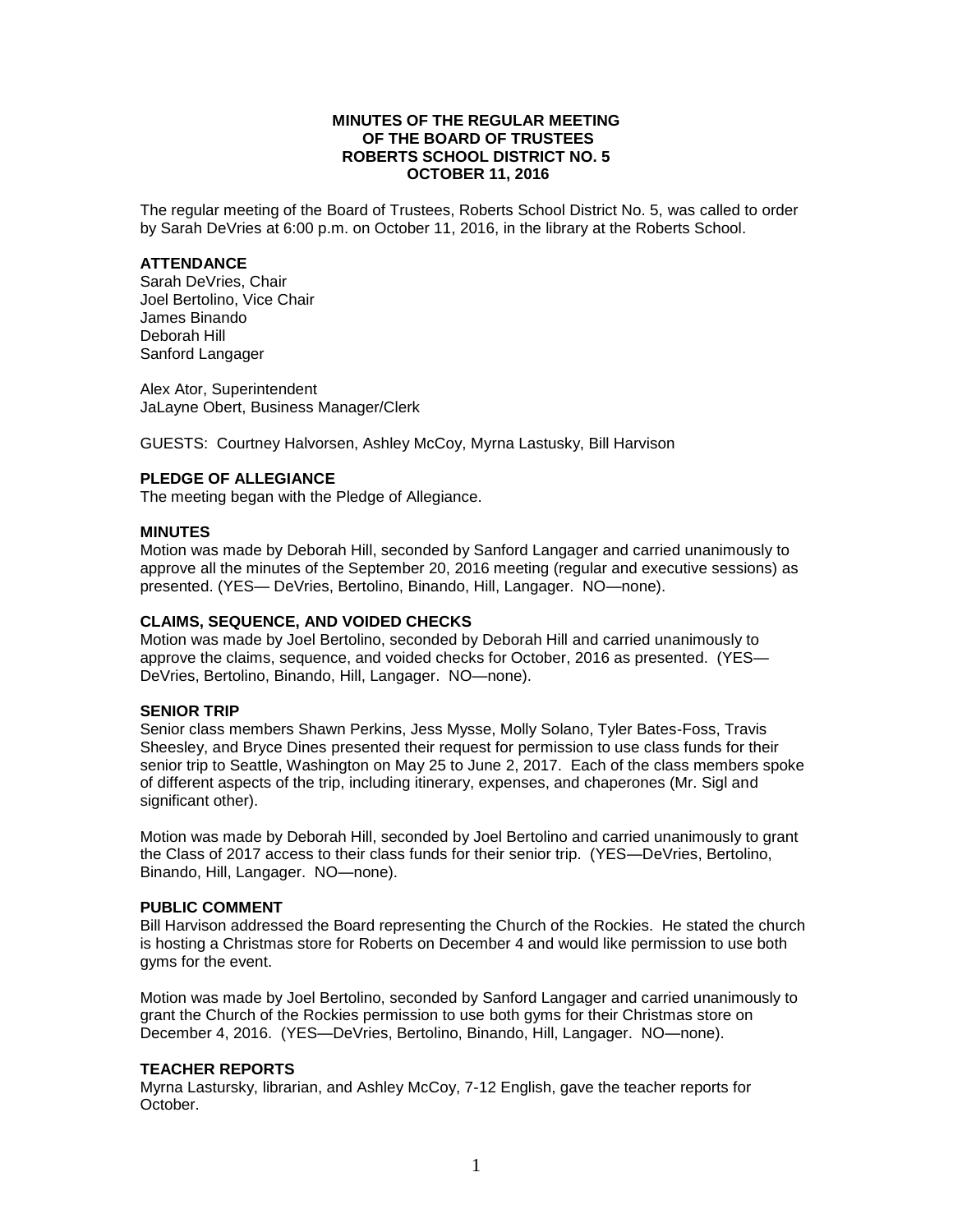Mrs. Lastusky stated the elementary students have been learning about the election process and the importance of having a voice by voting. She stated last year she developed a friendship with a retired librarian from Billings who donated \$1,000 so each elementary student could have their own hard cover copy of "Where the Wild Things Are".

Ms. McCoy stated her background is in elementary education but this has been her best year of teaching. She gave an overview of the curriculum she is using and added the students have been great and they've gotten a great deal accomplished.

# **PERSONNEL**

SPEECH AND DEBATE ADVISOR – Mr. Ator stated there was little student interest in Speech and Debate so recommended we look at the program again next year.

COMPLAINT AGAINST THE SUPERINTENDENT ON PARENTAL NO TRESPASS DECISION – Mr. Ator stated the parent in this case did not submit anything in writing and has not shown up for the meeting.

RESIGNATION – Mr. Ator reported Roxanne Sederberg submitted a letter of resignation from her custodial position and recommended the Board accept the resignation.

Motion was made by Sanford Langager, seconded by James Binando and carried unanimously to accept the resignation of Roxanne Sederberg. (YES—DeVries, Bertolino, Binando, Hill, Langager. NO—none).

Mr. Ator reported he has talked with a person who applied for a paraprofessional position who has a background in hotel work and may be interested in applying for the custodial position.

### **NEW BUSINESS**

OFFICIALS FOR JUNIOR HIGH BASKETBALL – Mr. Ator stated last year we used one adult and one student to officiate junior high basketball. He stated he feels this is a good learning experience for the students but personally he doesn't want to officiate this year.

Mr. Binando stated he would rather use MOA officials.

Mrs. Hill stated the players have the opportunity to learn from MOA officials.

Mr. Bertolino stated if Mr. Ator doesn't want to officiate, we should probably just go with MOA officials.

Motion was made by Deborah Hill, seconded by James Binando and carried unanimously to hire MOA officials for junior high basketball. (YES—DeVries, Bertolino, Binando, Hill, Langager. NO—none).

FREEZER REPAIR – Mr. Ator stated the walk-in freezer in the kitchen completely quit working and needs to be repaired. He stated the estimate from Air Controls is \$6137.36, which includes some credit back for former repairs. He added the electrical work that needs to be done to update the system to code is estimated to cost up to \$2500 and the concrete pad outside the kitchen is the last expense.

Motion was made by James Binando, seconded by Sanford Langager and carried unanimously to approve the expenditures of \$6137.36 to Air Controls for parts and labor and up to \$2500 to Levi White for electrical work for repairing the walk-in freezer from the Building Reserve Fund. (YES-DeVries, Bertolino, Binando, Hill, Langager. NO—none).

### **RECESS**

Ms. DeVries called for a recess at 7:10 p.m. and returned the meeting to regular session at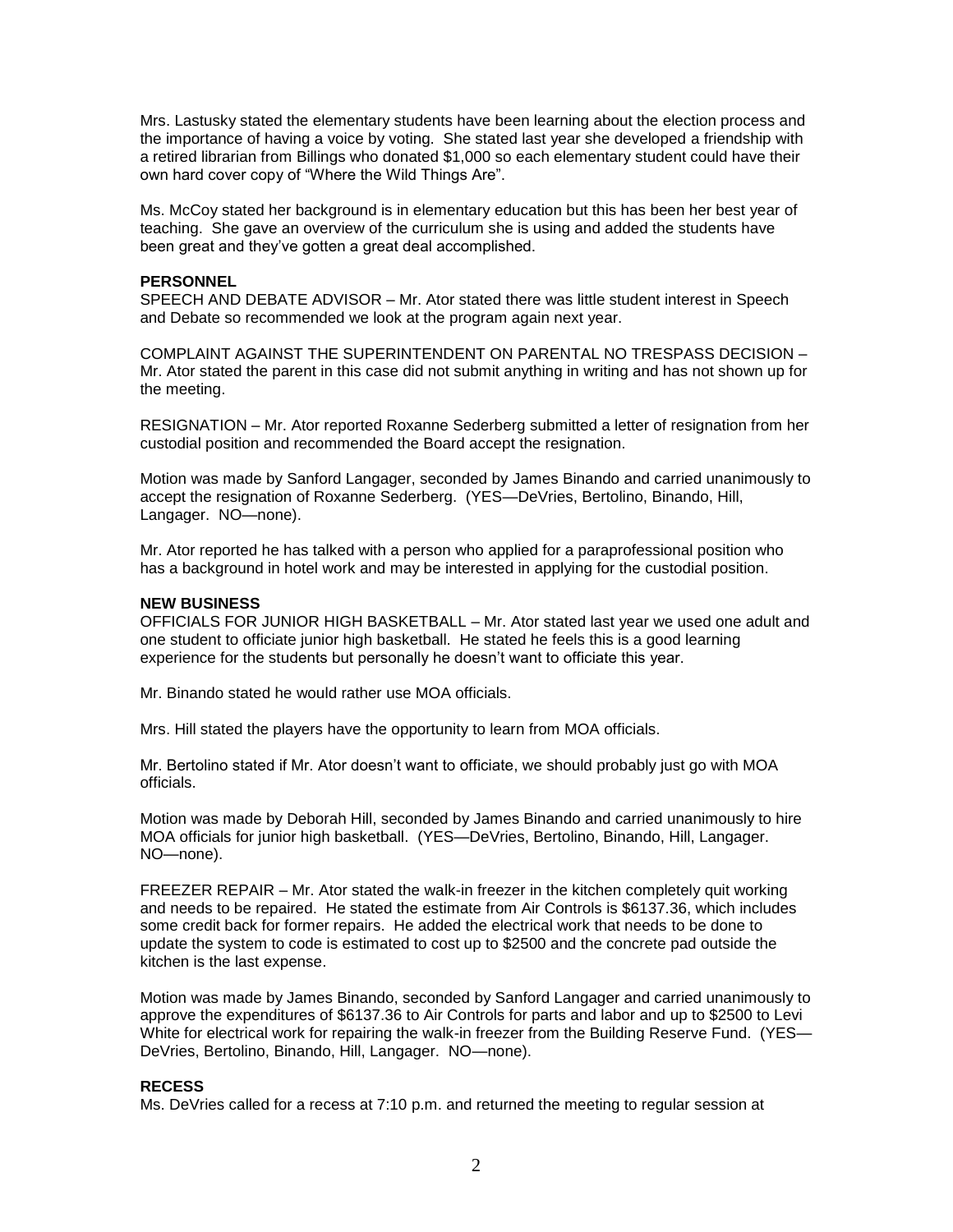7:15 p.m.

# **OLD BUSINESS**

STRATEGIC PLANNING PROCESS – Mr. Ator stated the biggest goal for the teachers has been consistent discipline and we have done things to make that happen with the help of MBI and a school-wide plan. He added this still remains a staff goal but is now at a lower level.

Mr. Ator stated other staff goals include making high achievement the norm at Roberts with an emphasis on privatized testing and utilizing the data, instituting a drive to achieve, being a mentor in your area, create, live and work in environment of caring and respect. He asked trustees to each pick an area most important to them.

All trustees agreed raising the bar academically is the #1 priority.

Mr. Ator stated we needed to get the discipline down before concentrating on other areas but we have done curriculum revision, implemented testing and addressed missing assignments. He asked which area we start with to raise the bar.

Mr. Binando stated it needs to be across the board.

Mr. Ator stated as a small school, we don't have the ability to do that all at once.

Mr. Binando stated his concern is our MAPS scores are lower than some other schools.

Ms. DeVries stated she is concerned with keeping the staff we now have. She added teachers could identify the areas where the students are weak.

Mr. Ator asked for a couple trustees to work with him on putting together some specifics for strategic planning. Mrs. Hill and Mr. Binando volunteered to work with Mr. Ator.

# **POLICY UPDATES & REVIEW**

POLICY 5120/5120P Hiring Process and Criteria – Mr. Ator presented changes to be made to Policy 5120 and 5120P, Hiring Process and Criteria and recommended the policies be approved as amended (see attached).

Motion was made by Sanford Langager, seconded by Joel Bertolino and carried unanimously to approve the amendments to Policy 5120/5120P, Hiring Process and Criteria as presented. (YES—DeVries, Bertolino, Binando, Hill, Langager. NO—none).

POLICY 5122, Fingerprints and Criminal Background Investigations – Mr. Ator presented new policy 5122, Fingerprints and Criminal Background Investigations, and recommended approval on first reading (see attached).

Motion was made by Mr. Binando, seconded by Mr. Bertolino and carried unanimously to approve adoption of Policy 5122, Fingerprints and Criminal Background Investigations, on first reading. (YES—DeVries, Bertolino, Binando, Hill, Langager. NO—none).

Mr. Ator stated he developed a procedure to be put in place to allow people access to the old gym and weight room by use of the fingerprint scanner (see attached). He recommended the yearly fee be set at \$50.00.

Mr. Binando stated we have senior citizens who come in just to walk and perhaps we could discount the fee for them.

Mr. Ator stated we could set the fee at \$50 and waive it for those over 65.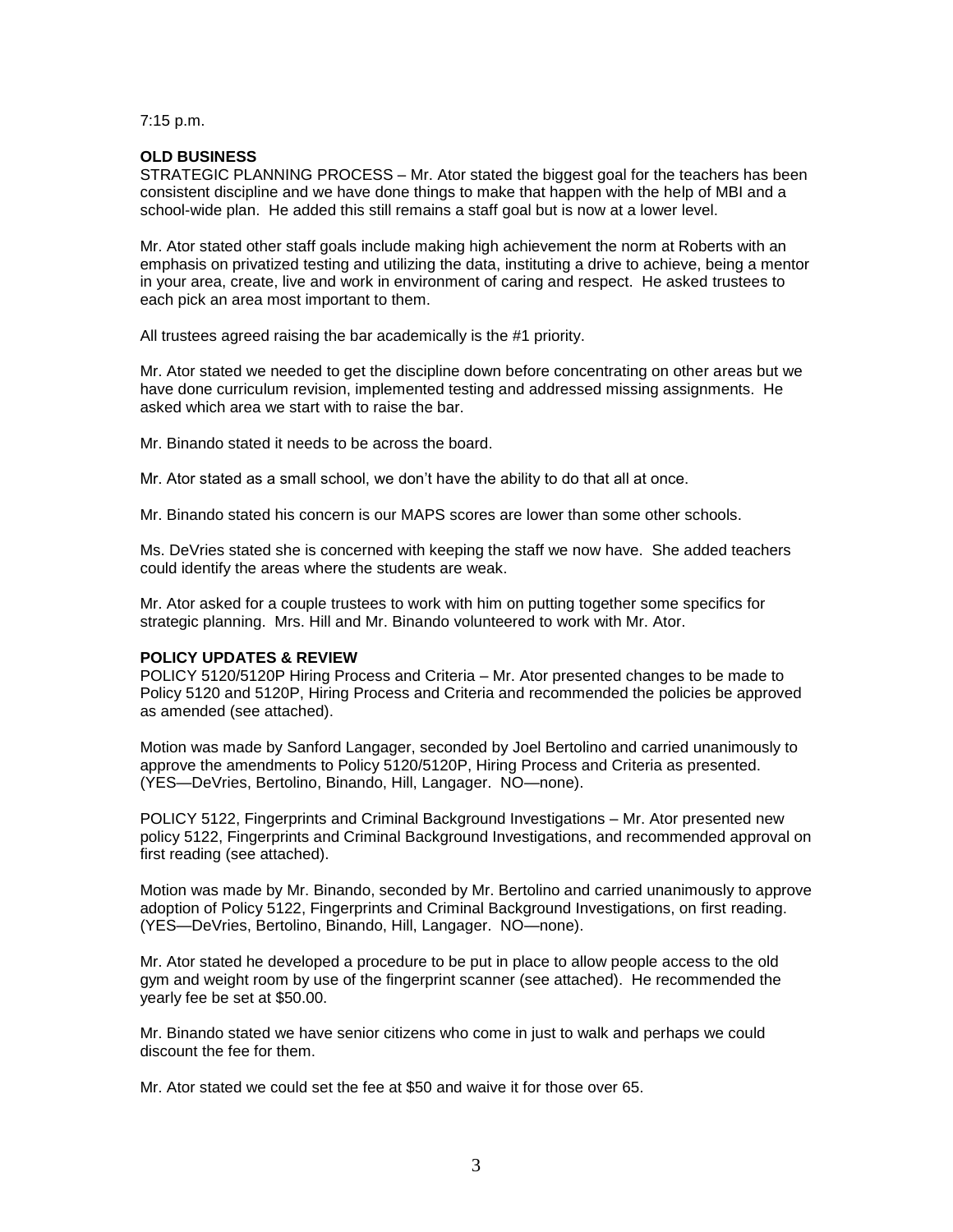Motion was made by Deborah Hill, seconded by Sanford Langager and carried unanimously to approve the procedure for use of the old gym and weight room with a \$50 fee and fee waiver for those over 65. (YES—DeVries, Bertolino, Binando, Hill, Langager. NO—none).

# **SUPERINTENDENT REPORT**

BUILDING REPORT – Mr. Ator stated Baldwin's will be coming in the near future to blow out the sprinklers for the winter.

Mr. Ator stated we haven't fertilized in a few years but that is probably something that should be done in the spring.

ACADEMIC REPORT – Mr. Ator stated the eligibility list is almost non-existent, something that has been helped by Friday school as students complete missing assignments.

Mr. Ator stated BPA officers attended fall leadership training at Fairmont Hot Springs and Student Council wrapped up homecoming.

EXTRA-CURRICULAR REPORT – Mr. Ator stated having the high school girls play a junior varsity basketball schedule this year was suggested but the girls are opposed to the idea.

Mr. Ator stated the volleyball teams went to Rocky Mountain College to watch a volleyball game and were able to meet with the Rocky team after the game. He added the junior high team just completed a great season.

Mr. Ator stated the high school cross country team is training hard and preparing for the state competition in Kalispell.

SUPERINTENDENT SCHEDULE – Mr. Ator outlined his travel through the end of the school year.

\_\_\_\_\_\_\_\_\_\_\_\_\_\_\_\_\_\_\_\_\_\_\_\_\_\_\_\_\_\_\_\_\_\_ \_\_\_\_\_\_\_\_\_\_\_\_\_\_\_\_\_\_\_\_\_\_\_\_\_\_\_\_

# **ADJOURNMENT**

Ms. DeVries adjourned the meeting at 8:50 p.m.

Board Chair **District Clerk**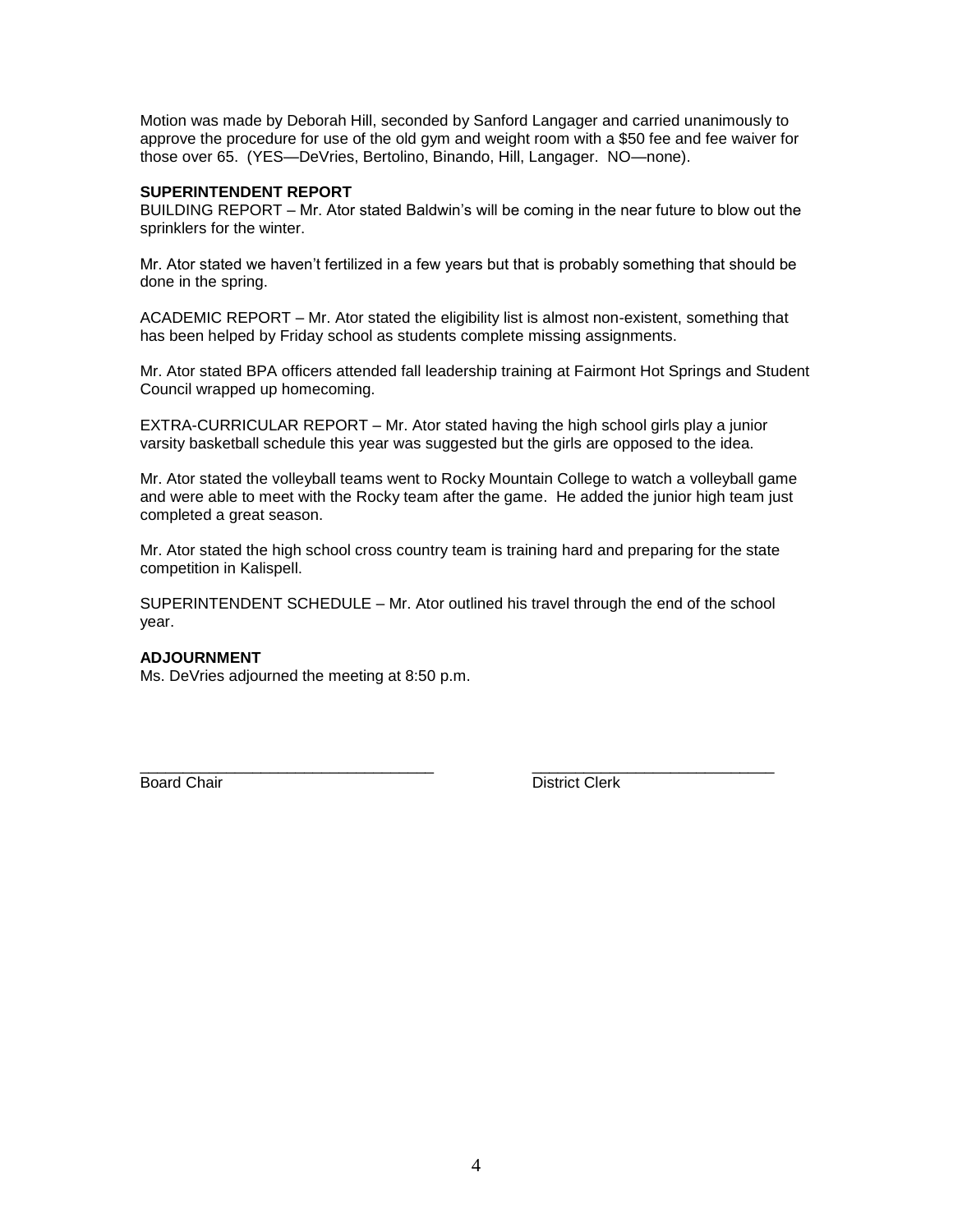# **Roberts School District PERSONNEL** 5120

### Hiring Process and Criteria

The Superintendent is responsible for recruiting personnel, in compliance with Board policy, and for making hiring recommendations to the Board. The superintendent will initially screen applicants for educational support positions. The District will hire highly qualified personnel consistent with budget and staffing requirements and will comply with Board policy and state law on equal employment opportunities and veterans' preference. All applicants must complete a District application form to be considered for employment.

Every applicant must provide the District with written authorization for a criminal background investigation. The Superintendent will keep any conviction record confidential as required by law and District policy. The district will create a determination sheet from the criminal history record. The determination sheet will be kept on file at the District Office. The Criminal History Record with no disqualifiers will be retained on file at the District Office according to law. Every newly hired employee must complete an Immigration and Naturalization Service form, as required by federal law.

Every newly hired employee must provide the District documentation of the results of a tuberculin skin test done within the year prior to initial employment, along with the name of the tester and the date and type of test administered, unless the person provides written medical documentation that he/she is a known tuberculin reactor.

# Certification

The district requires its contracted certified staff to hold valid Montana teacher or specialist certificates endorsed for the roles and responsibilities for which they are employed. Failure to meet this requirement shall be just cause for termination of employment. No salary warrants may be issued to a staff member, unless a valid certificate for the role to which the teacher has been assigned has been registered with the county superintendent within sixty (60) calendar days after a term of service begins. Every teacher and administrator under contract must bring their current, valid certificate to the personnel office at the time of initial employment, as well as at the time of each renewal of certification.

The personnel office will register all certificates, noting class and endorsement of certificates, and will update permanent records as necessary. The personnel office also will retain of copy of each valid certificate of a contracted certified employee in that employee's personnel file.

| Cross Reference: | <b>Fingerprints and Criminal Background Investigations</b><br>5122 |                                                          |  |
|------------------|--------------------------------------------------------------------|----------------------------------------------------------|--|
| Legal Reference: | $$20-4-202$ , MCA                                                  | Teacher and specialist certification registration        |  |
|                  | § 39-29-102, MCA                                                   | Point preference or alternative preference in            |  |
|                  |                                                                    | initial hiring for certain applicants –                  |  |
|                  |                                                                    | substantially equivalent selection procedure             |  |
|                  | No Child Left Behind Act of 2001 (P.L. 107-110)                    |                                                          |  |
|                  |                                                                    | Admin. R. Mont. 37.114.1010 Employee of School: Day Care |  |
|                  |                                                                    | <b>Facility Care Provider</b>                            |  |
| Policy History:  |                                                                    |                                                          |  |
| Adopted on:      |                                                                    |                                                          |  |
| Reviewed on:     |                                                                    |                                                          |  |
| Revised on:      |                                                                    |                                                          |  |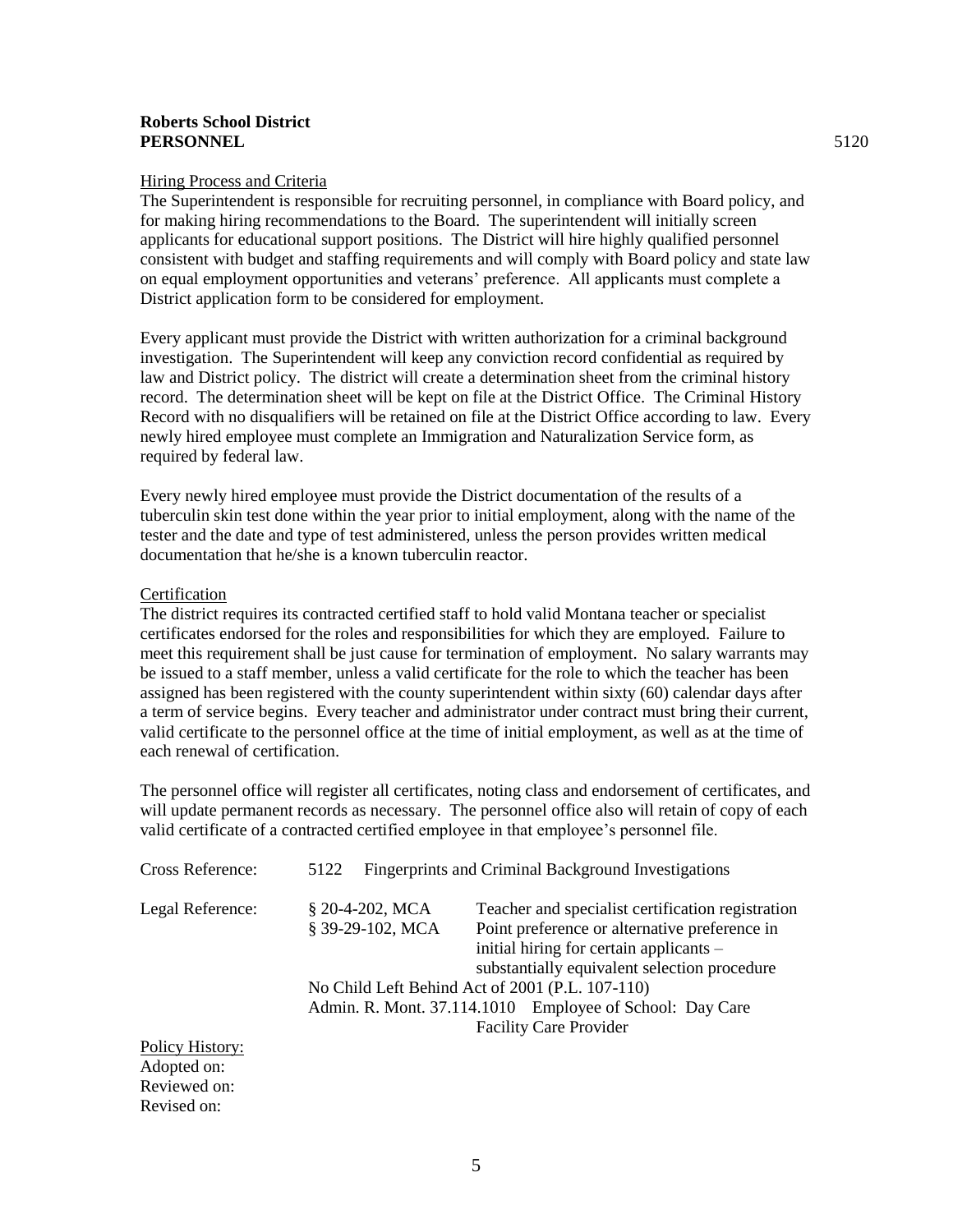# **Roberts School District**

# **PERSONNEL** 5120P

# Hiring Procedure

Policies and procedures about hiring are designed to provide guidelines for filling a vacant position with the right candidate. The hiring decision is a major investment by the district and the policies around making this decision need to be clear.

Hiring policies and procedures need to comply with Human Rights Legislation through anti-discriminatory practices.

Hiring: Recruitment and Selection

1. Advertising Vacant/Potential Positions:

The District will advertise all job openings that cannot be filled with current employees.

Certified:

Initial minimum advertising to include:

- In-house and community
- MetNet, School Website, and Carbon County News
- Additional Advertising as determined

# Classified:

Initial minimum advertising to include:

- In-house and community
- MetNet, School Website, and Carbon County News
- Additional Advertising as determined

# Definitions:

- In-house and community: posted on the school bulletin board, in teacher bulletin and entrance windows of the school
- MetNet: nationwide, online teacher bulletin board
- Carbon County News: local, area-wide newspaper
- Additional Advertising: could include Billings Gazette, Job Services, employment agencies, etc.
- 2. What to advertise:

All Positions: job title, essential requirements for education, skills and experience, hours required, when position is available, application process,

compensation rate as it relates to experience, closing date of competition.

3. Standard application process:

Certified:

- Letter of interest
- Placement file or 3 letters of recommendation
- Copy of transcript
- Copy of teaching certificate
- Resume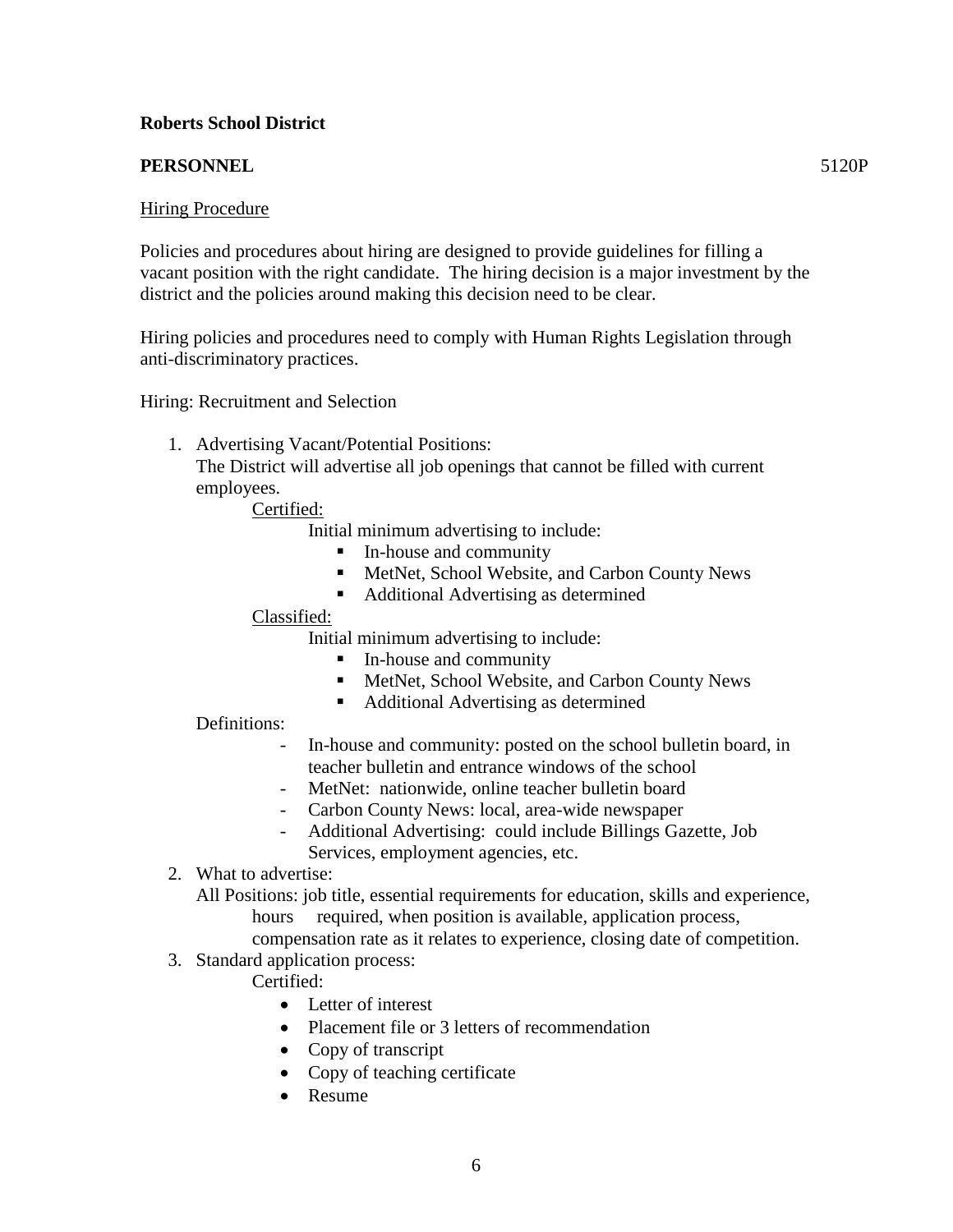• Completed application form

Classified and Stipend Positions:

- Letter of interest
- Resume
- Completed application form
- 4. Application screening & selection process
	- A. The Superintendent will receive all application packets and record the order of receipt on each application.
	- B. Upon closing of the application period, the Superintendent will determine qualified applicants based on completed application packets received by advertised deadline date, reviewing the applications and resume as pertinent to the position open, performing and work related testing of require skills.
	- C. The superintendent will review all certified and classified applicants for hire and then recommend to the Board the number of applicants to be interviewed.
	- D. The Superintendent will review all stipend position applications and make all recommendations for stipend positions to be brought to the Board for approval.
- 5. Interview Process
	- A. Each interview candidate will be interviewed by the Superintendent and the Board.
	- B. The interview questions will be pre-determined by the Superintendent prior to the interview. The questions will be the same for each prospective candidate for the same position. The questions will be objective and focus on the requirements of the job in order to avoid discriminatory practices.
	- C. The Superintendent will make a recommendation to the Board of which applicant he or she feels would best fill the position. The Board will then make the final determination on the application selected.
- 6. Offer of employment
	- A. The Superintendent will draft the offer letter. The letter will include:
		- 1. Job title
			- 2. Start date (and ending date if applicable)
			- 3. Rate of pay
			- 4. Pay period schedule
			- 5. Eligibility of benefits
			- 6. Hours of work
			- 7. Overtime compensation
			- 8. Length of probationary period

-The Superintendent will ensure that the offer letter is consistent with current policies and procedures of the district and applicable Employment Standards Legislation.

B. Upon acceptance, the prospective employee will sign a letter of receipt of the offer of employment, and it will be placed in the employment file.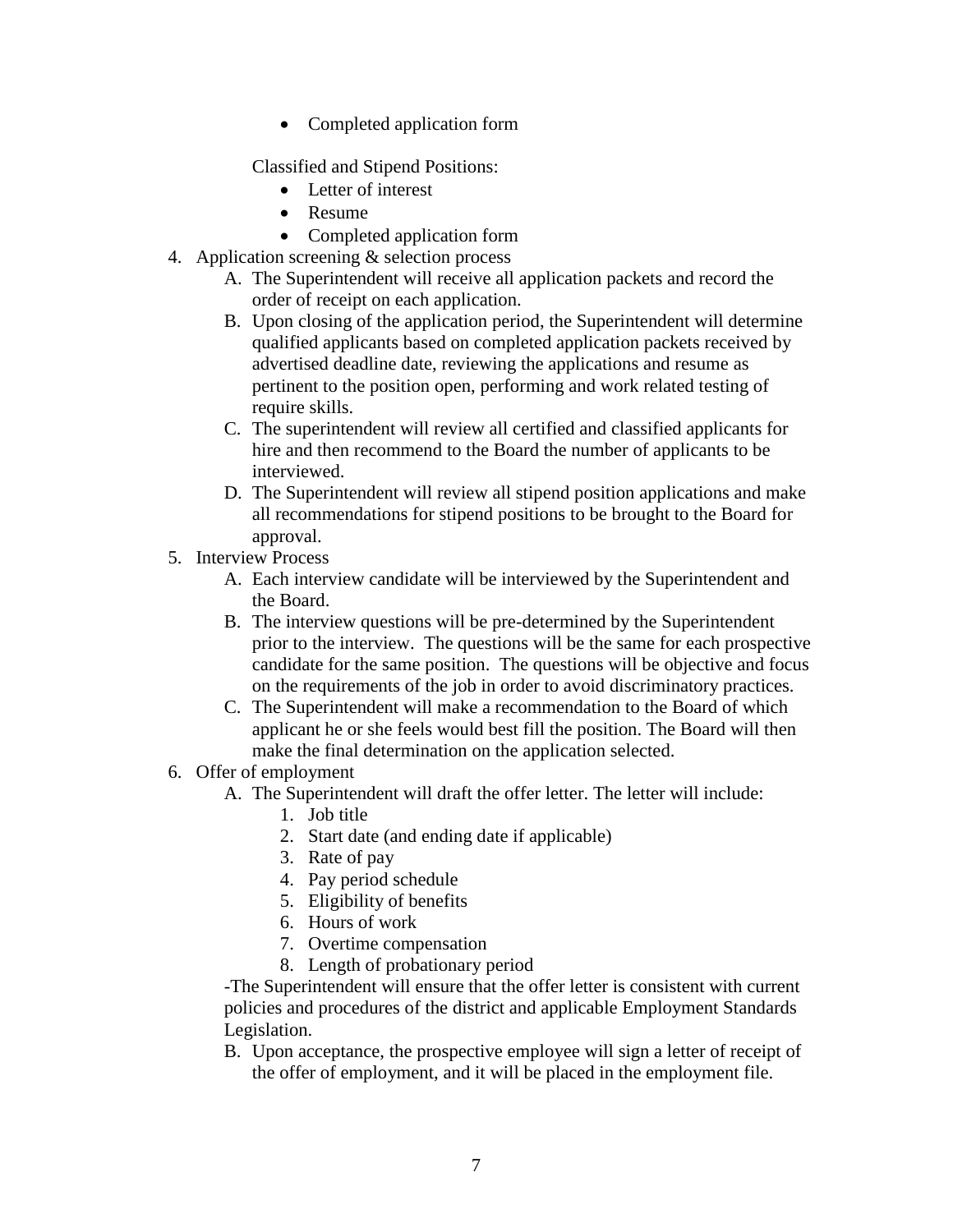- C. All other candidates will be notified that the position has been filled with a qualified candidate.
- 7. Superintendent will coordinate all employee orientation
	- A. Copy of job requirements or job description
	- B. Information about the school
	- C. Information about the workplace
	- D. Payroll form requirements

# **Policy History:**

Adopted on: November 10, 2009 Reviewed on: Revised on: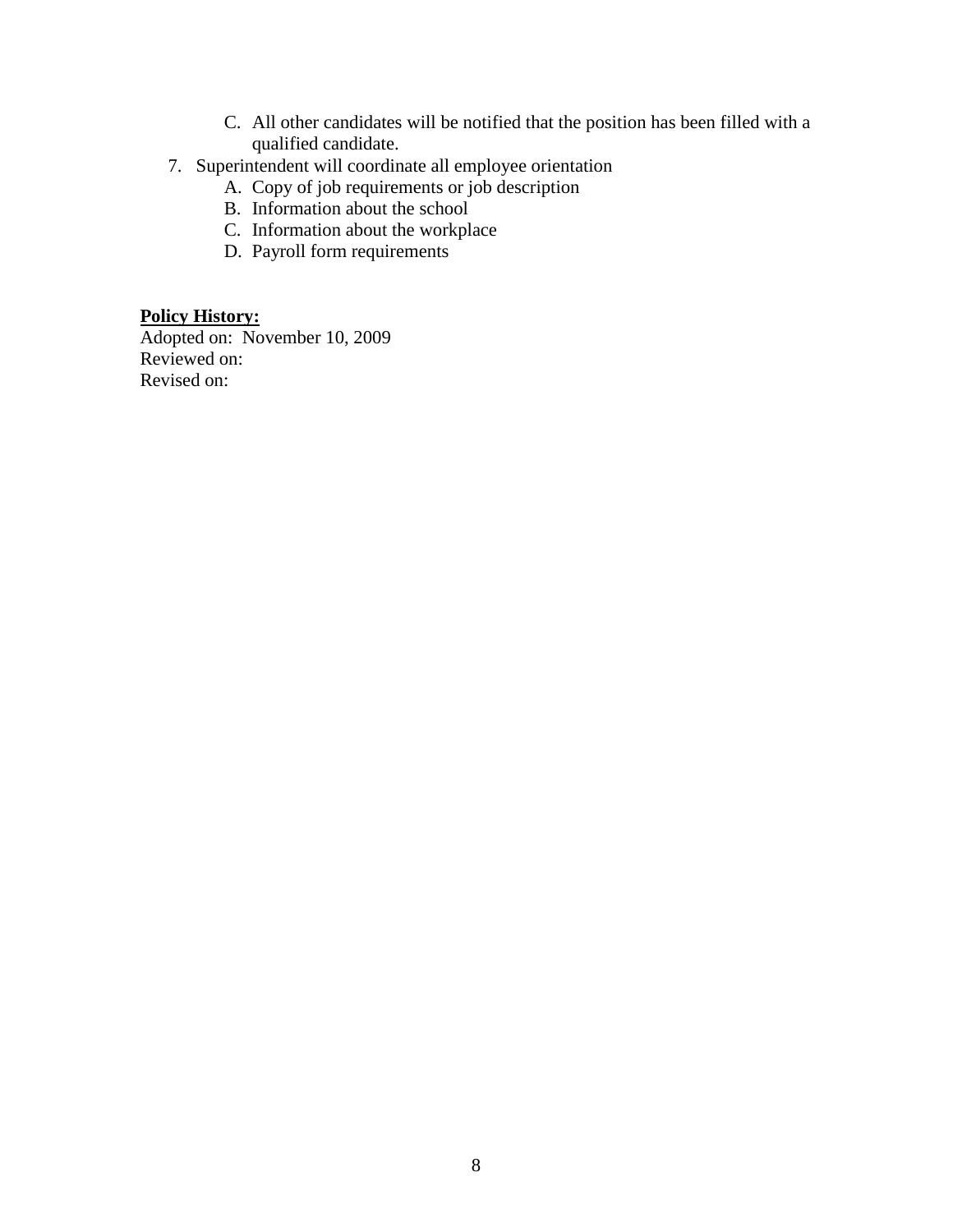# **PERSONNEL** 5122

# Fingerprints and Criminal Background Investigations

It is the policy of the Board that any finalist recommended for hire to a paid or volunteer position with the District involving regular unsupervised access to students in schools, as determined by the Superintendent, shall submit to a name-based and fingerprint criminal background 12 investigation [national fingerprint-based criminal history record check] conducted by the appropriate law enforcement agency prior to consideration of the recommendation for employment or appointment by the Board.

Any requirement of an applicant to submit to a fingerprint background check shall be in compliance with the Volunteers for Children Act of 1998 and applicable federal regulations. If an applicant has any prior record of arrest or conviction by any local, state, or federal law 19 enforcement agency for an offense other than a minor traffic violation, the facts must be 20 reviewed by the Superintendent, who shall decide whether the applicant shall be declared eligible 21 for appointment or employment in a manner consistent with the expectations and standards set 22 by the board. Arrests resolved without conviction shall not be considered in the hiring process unless the charges are pending.

The following applicants for employment, as a condition for employment, will be required, as a 26 condition of any offer of employment, to authorize, in writing, a name-based and fingerprint criminal background investigation:

- A certified teacher seeking full- or part-time employment with the District;
- An educational support personnel employee seeking full- or part-time employment with the District:
- 32 An employee of a person or firm holding a contract with the District, if the employee is assigned to the District;
- 34 A volunteer assigned to work in the District, who has regular unsupervised access to students; and
- Substitute teachers.\*

40 \**The requirement to fingerprint non-licensed substitutes may be waived in whole or in part by*  the trustees, if the substitute has previous teaching or substitute teaching experience in an accredited public school in Montana prior to November 28, 2002 and who has continued to 43 *substitute yearly thereafter.*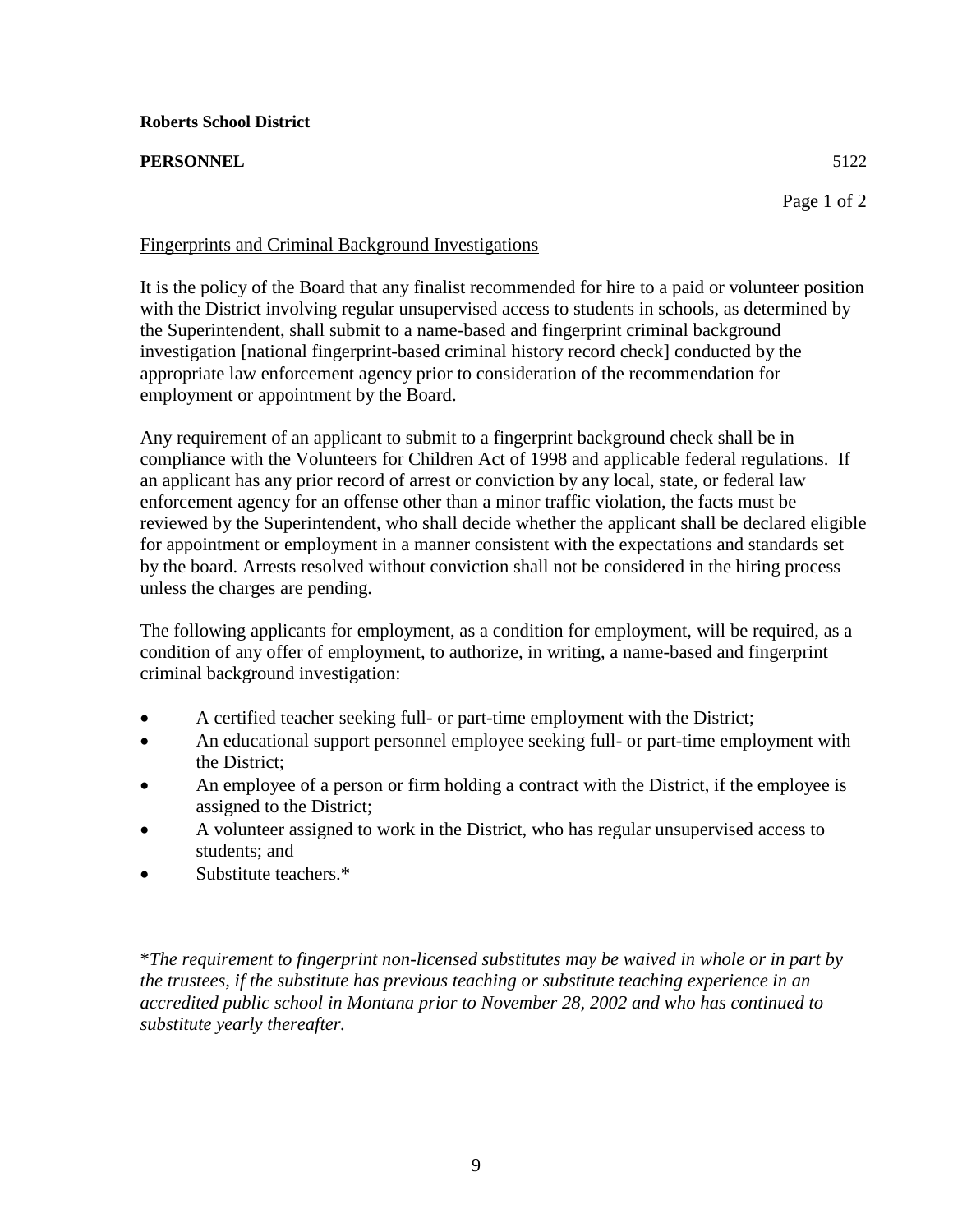| Legal Reference: | §44-5-301, MCA                                  | Dissemination of public criminal justice<br>information |
|------------------|-------------------------------------------------|---------------------------------------------------------|
|                  | $$44-5-302$ , MCA                               | Dissemination of criminal history record                |
|                  |                                                 | information that is not public criminal                 |
|                  |                                                 | justice information                                     |
|                  | $§$ 44-5-303, MCA                               | Dissemination of confidential criminal                  |
|                  |                                                 | justice information – procedure for                     |
|                  |                                                 | dissemination through court                             |
|                  |                                                 | Admin. R. Mont. 10.55.716 Substitute Teachers           |
|                  | Public Law 105-251, Volunteers for Children Act |                                                         |
| Policy History:  |                                                 |                                                         |
| Adopted on:      |                                                 |                                                         |
| Reviewed on:     |                                                 |                                                         |

Revised on: